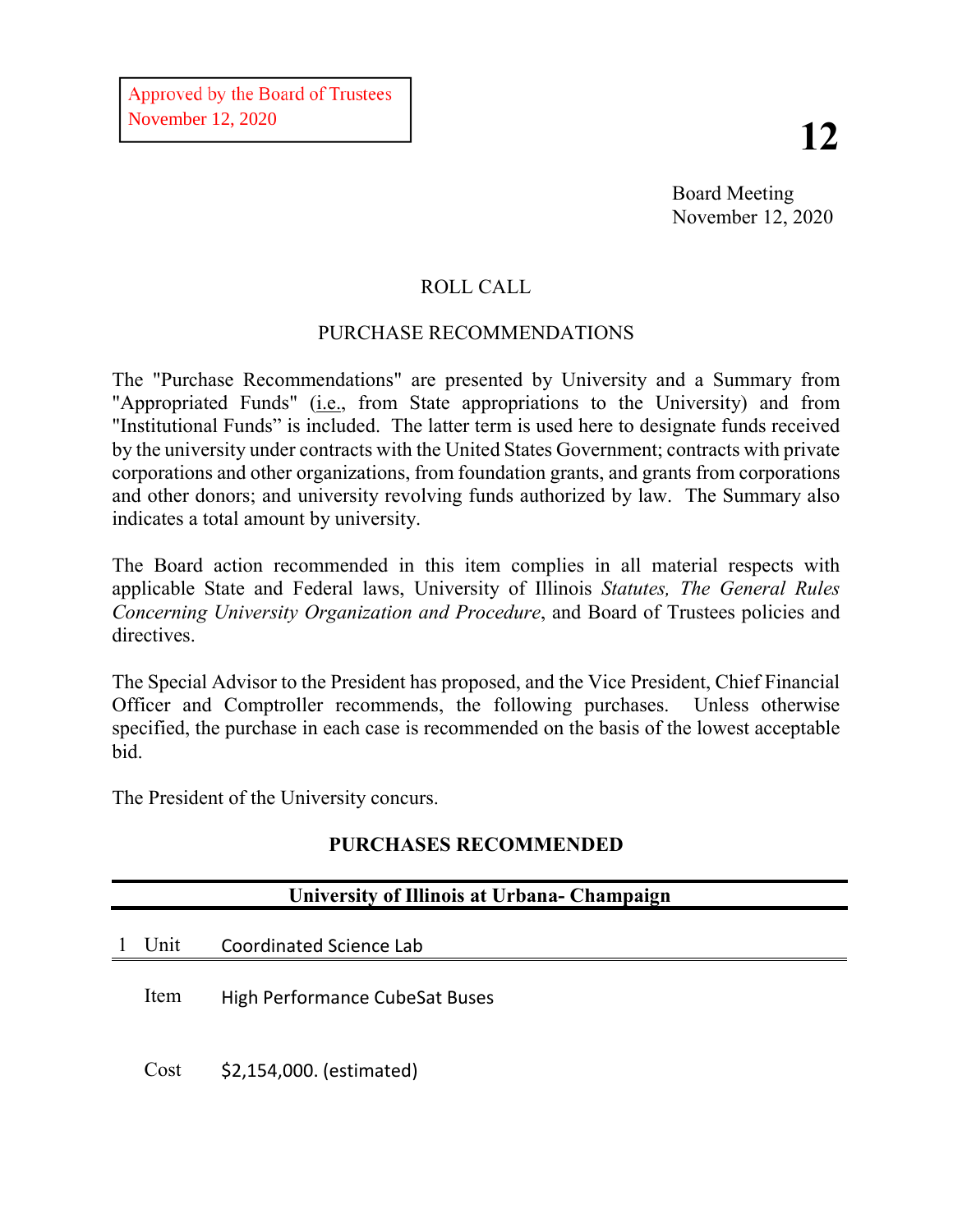#### Vendor Blue Canyon Technologies, Lafayette, CO

This purchase is a sole source because the items are required for research and no other source is able to meet the researcher's documented need.

The University of Illinois has a need for a highly specialized small spacecraft vehicle system to demonstrate a first-of-its-kind space telescope technology with unprecedented imaging capability as part of a federal NSF grant. The two spacecraft vehicles will support integration and operation of a custom payload developed by our U of I team and partner institutions, to be utilized on a space mission called VISORS scheduled for launch in 2023. The project, called "a transformative technological approach" by NSF, is a collaboration between 10 universities and the NASA Goddard Space Flight Center, with Illinois as the lead institution. The telescope will demonstrate a number of breakthrough technologies including precision formation flying, novel diffractive optics (splitting a single beam into multiple beams that can be focused at different points along the same axis), computational imaging, and 5G-inspired high data rate inter-satellite communication. This endeavor represents a pathfinder space mission that will demonstrate a novel imaging capability enabled by rapidly advancing miniaturization in satellite technology to field a pair of CubeSats in precise orbital flight formation.

The University needs this CubeSat vehicle system to establish its competitiveness in the burgeoning area of small satellite constellations and technologies, leading progress toward the diversified and distributed sensor deployment strategies envisioned in the 2016 National Academy of Sciences report that highlights CubeSats as a vital technology of national priority for pursuit of cost-effective and innovation space-based observational capabilities to complement the broad portfolio of large traditional space missions sponsored by NASA. Peer institutions have made substantial investment in small satellite technology research, while computational sensing and imaging is an area where CSL, ECE, and the University stand out. To maintain the edge over peer institutions in the rapidly expanding small satellite research, the new acquisition will allow the University to demonstrate the first ever distributed telescope with milliarcsecond-level angular resolution. Neither government nor industry has demonstrated this capability thus far.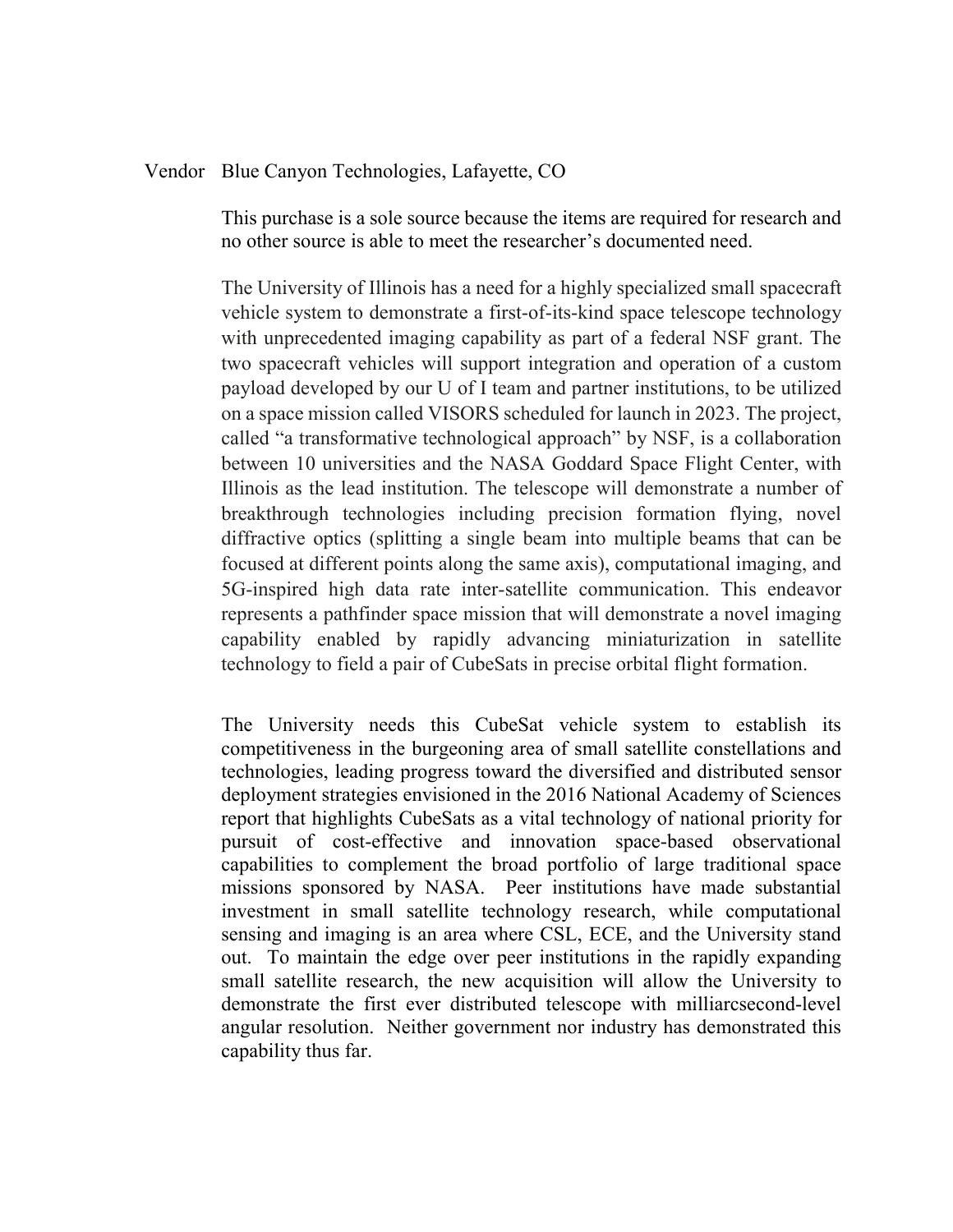Item Academic Bridge Program for visiting Illinois Undergraduate Students.

Cost \$4,400,000. (estimated)

Vendor Zhejiang University International Campus, Haining, Zhejiang Province, People's Republic of China

> This purchase is exempt from the usual selection processes of the Procurement Code because the procurement expenditure is for events or activities paid for exclusively by revenues generated by the events or activity, gifts or donations for the event or activity, private grants, or any combination thereof (30 ILCS 500 / 1-13(b)(2)).

> While the University of Illinois at Urbana Champaign campus is likely to be open for the Spring 2021 semester, students will be given the option to pursue their coursework virtually. With travel restrictions currently enforced and uncertainty about visa processing, Illinois Abroad and Global Exchange are concerned that incoming students from China, may not have the option for on-campus study, or that they may not be able to travel from China.

> The Academic Bridge Program allows for the flexibility of attending UIUC virtually, while still receiving the benefits and value of being on campus, in their home country. Given the existing institutional relationship, the Zhejiang University International Campus can support UIUC by hosting outbound students from China pursuing their virtual studies at UIUC. One of the main objectives of the program is to promote and support connections between students studying virtually, creating the UIUC identity and a shared experience that contributes to building community.

## **University of Illinois at Chicago**

### 3 Unit University of Illinois Hospital and Clinics

Item Aramark Healthcare Support Services, LLC. will provide a comprehensive hospital dining services, management and operations program for the University of Illinois Hospital & Clinics. The period of performance shall be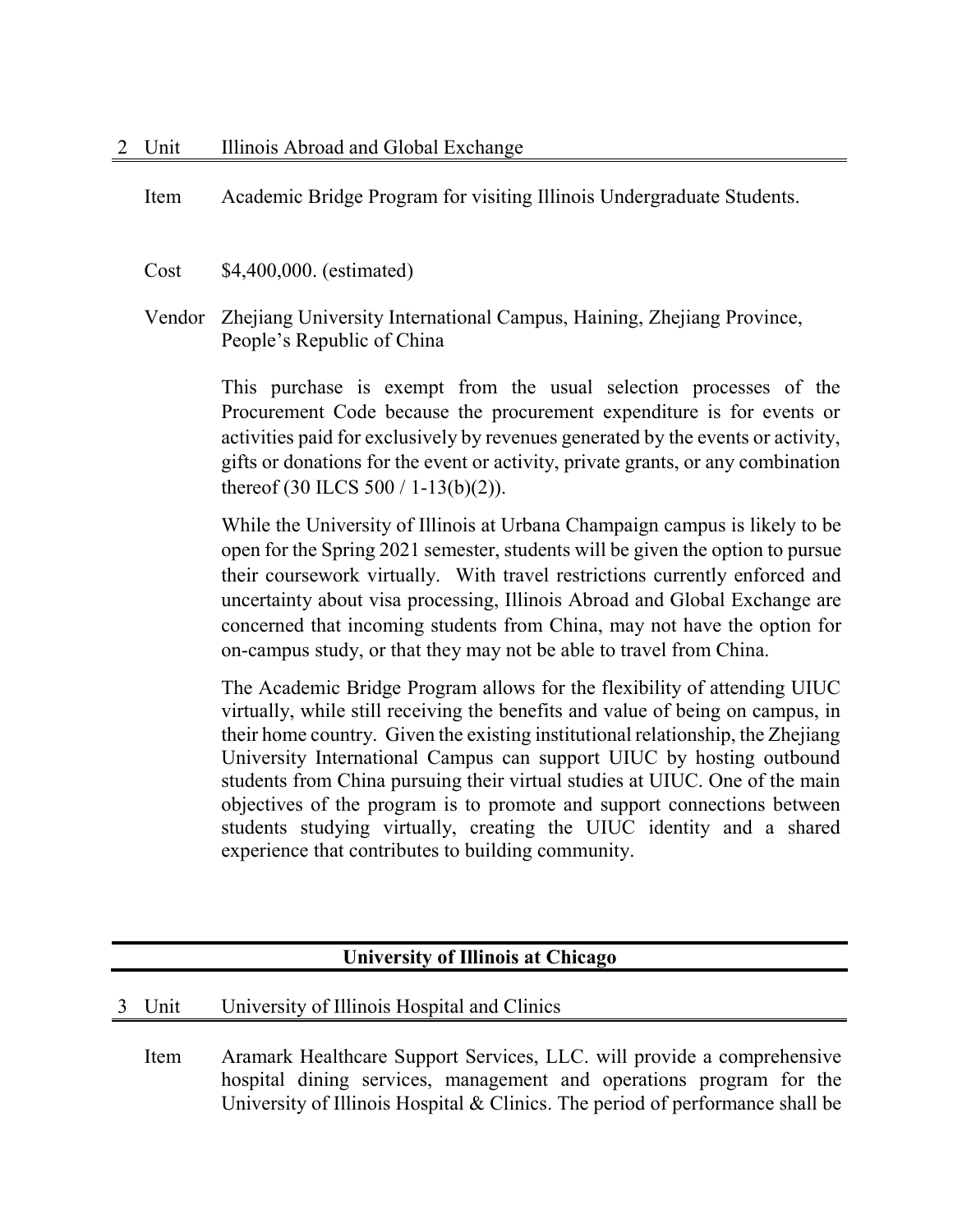|      | December 1, 2020 to November 30, 2025 or upon contract execution, with<br>one 5-year renewal option.       |                                                      |  |
|------|------------------------------------------------------------------------------------------------------------|------------------------------------------------------|--|
| Cost | \$33,786,630. including food cost (estimated)<br>December 1, 2020 – November 30, 2025                      |                                                      |  |
|      | Renewal Option:<br>December 1, 2025 - November 30, 2030 \$33,773,630.00 including food<br>cost (estimated) |                                                      |  |
|      | Vendor Aramark Healthcare Support Services, LLC. – Philadelphia, PA                                        |                                                      |  |
|      | Proposal Received                                                                                          | Point Summary of Proposals<br>Maximum Score of 3,500 |  |
|      | Aramark Healthcare Support Services, LLC.                                                                  | 2,440                                                |  |

Competitive selection procedures were followed in accordance with the Illinois Procurement Code.

Aramark Healthcare Support Services, LLC. will provide dining services and operations to be managed on facilities owned or operated by the University of Illinois. The Hospital dining services and operations are expected to offer improved quality and patient satisfaction, enhanced hours of operation, operational efficiency, associate engagement and retail enhancement. The program will provide patients, students, staff and visitors a food service experience emphasizing quality and value while offering opportunities for patients to share pleasant dining experiences outside of their homes.

The contracted dining services management and operations responsibilities include:

Supplies/Services

- Inpatient Dietary Services
- Retail and Cafeteria Services
- Catering Services
- Healthy Menu Options with Increased Variety
- Nutrition Software for Meal Planning and Dietary Compliance
- On-Demand Patient Delivery (room service)
- Mobile Ordering by Tablet or Phone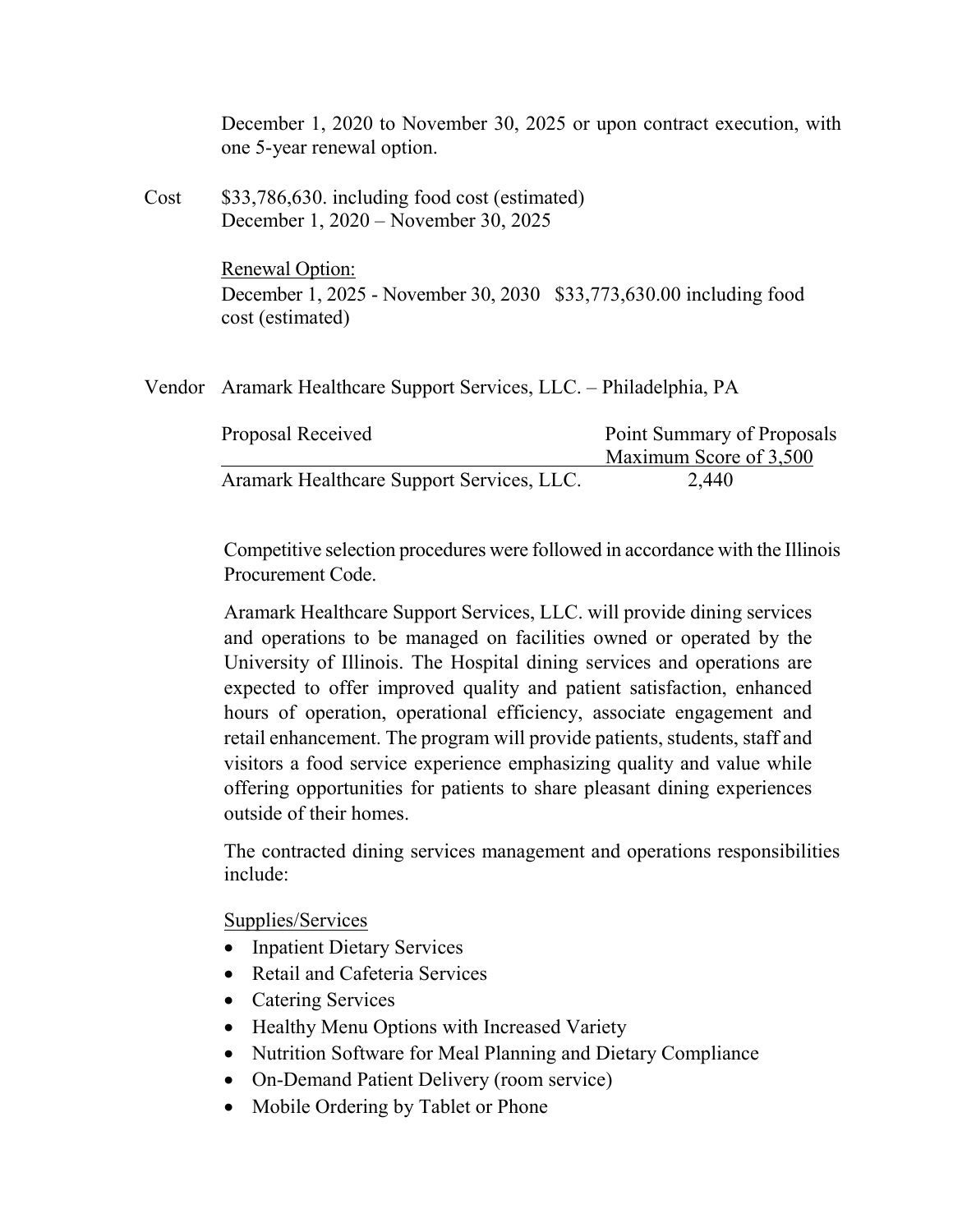• Purchasing and Inventory of Food and Supplies

## Staffing

- Operations Management
- Hiring of Current Operations Staff as Aramark Employees
- Training and Ongoing Education

## Capital Investment (up to \$3.5 million over 10 years)

- Kitchen reset of tray line assembly process to restaurant-like production and purchase of new food delivery carts
- Retail Dining facelift with serving stations similar to a food court, digital menu boards and creation of a branded coffee experience with extended operating hours for residents and staff
- Software for nutrition, meal planning, ordering, and retail checkout; dietary software interfacing with Epic electronic health record

Quality and customer service metrics and benchmarks are included in the contract, with \$200,000 per year of vendor's administrative fee at risk if minimum thresholds are not met. Metrics will be reviewed quarterly with Hospital leadership along with detailed reporting of costs and productivity measures.

Negotiation in the form of a Best and Final Offer (BAFO) was conducted with Aramark Healthcare Support Services, LLC which resulted in a cost savings from the original bid of \$456,265 for the initial five (5) year term, as well as cost savings of \$470,448 for the five (5) year renewal term.

Aramark Healthcare Support Services, LLC. has committed to subcontracting over \$1 million annually with BEP certified firm Cristina Foods, Inc. toward its 25% BEP goal. Additional BEP food vendors will also be utilized in order to meet the goal.

## 4 Unit UI Health – Ambulatory Care Pharmacy

Item Prescription Tecfidera and Vumerity for MS patients.

Cost \$4,000,000 (estimated for 2 years)